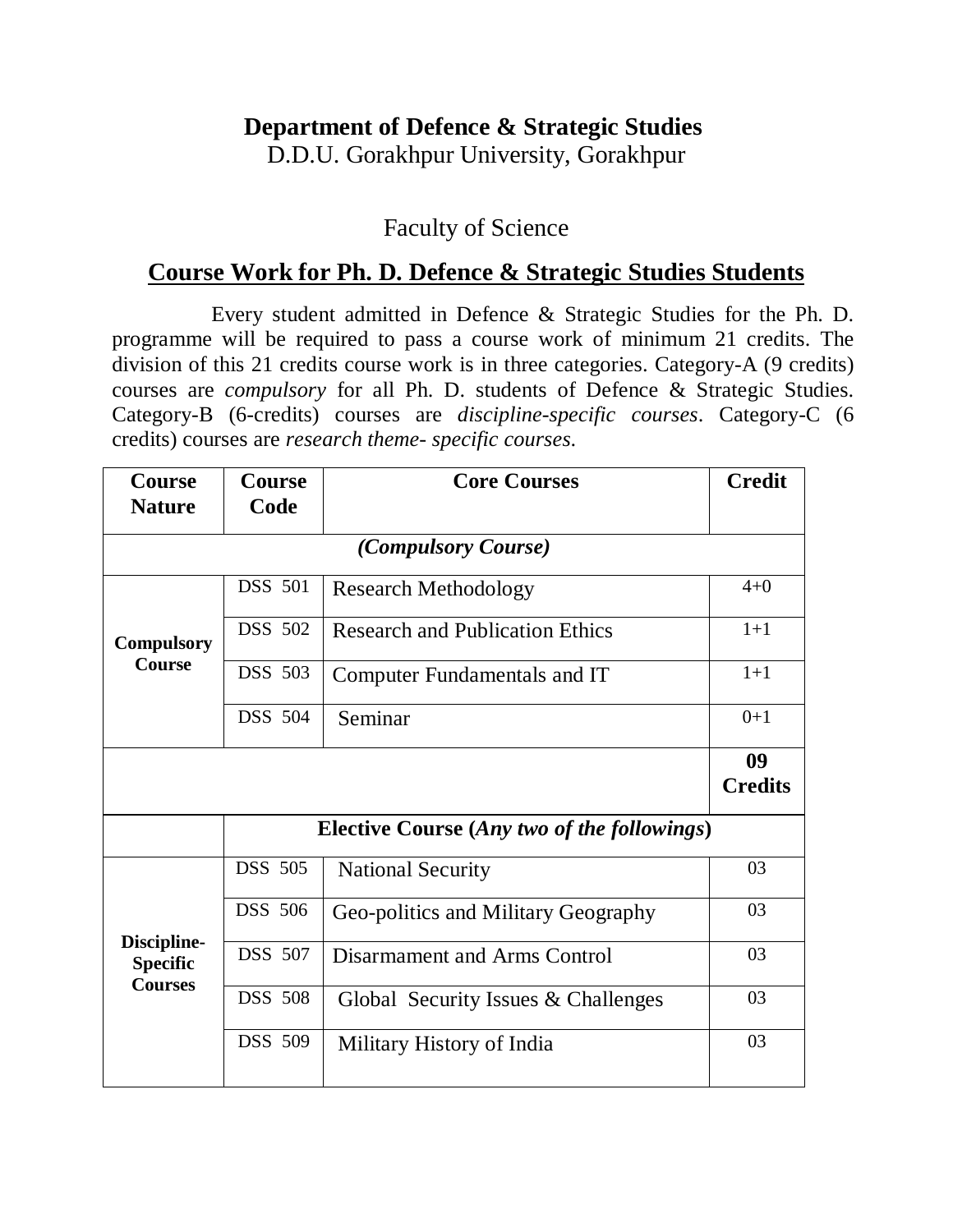|                                             | <b>DSS 510</b>                                          | <b>International Relations</b>                          | 03                   |  |  |
|---------------------------------------------|---------------------------------------------------------|---------------------------------------------------------|----------------------|--|--|
|                                             | <b>DSS 511</b>                                          | <b>Conflict and Media</b>                               | 03                   |  |  |
|                                             |                                                         |                                                         | 06<br><b>Credits</b> |  |  |
|                                             | <b>Open Elective Course (Any two of the followings)</b> |                                                         |                      |  |  |
|                                             | <b>DSS 512</b>                                          | Disaster Management & Civil Defence                     | 03                   |  |  |
|                                             | <b>DSS 513</b>                                          | Non-Traditional Security                                | 03                   |  |  |
| <b>Research</b>                             | DSS 514                                                 | South Asia: Conflict and Co-Operation<br><b>Studies</b> | 03                   |  |  |
| Theme-<br><b>Specific</b><br><b>Courses</b> | <b>DSS 515</b>                                          | Defence Psychology                                      | 03                   |  |  |
|                                             | DSS 516                                                 | Human Rights: National Perspective                      | 03                   |  |  |
|                                             | <b>DSS 517</b>                                          | <b>Insurgency and Terrorism</b>                         | 03                   |  |  |
|                                             |                                                         |                                                         | 06<br><b>Credits</b> |  |  |
|                                             |                                                         | <b>Thesis</b>                                           | Non<br>Credit        |  |  |
|                                             |                                                         | <b>Total</b>                                            | 21<br><b>Credits</b> |  |  |